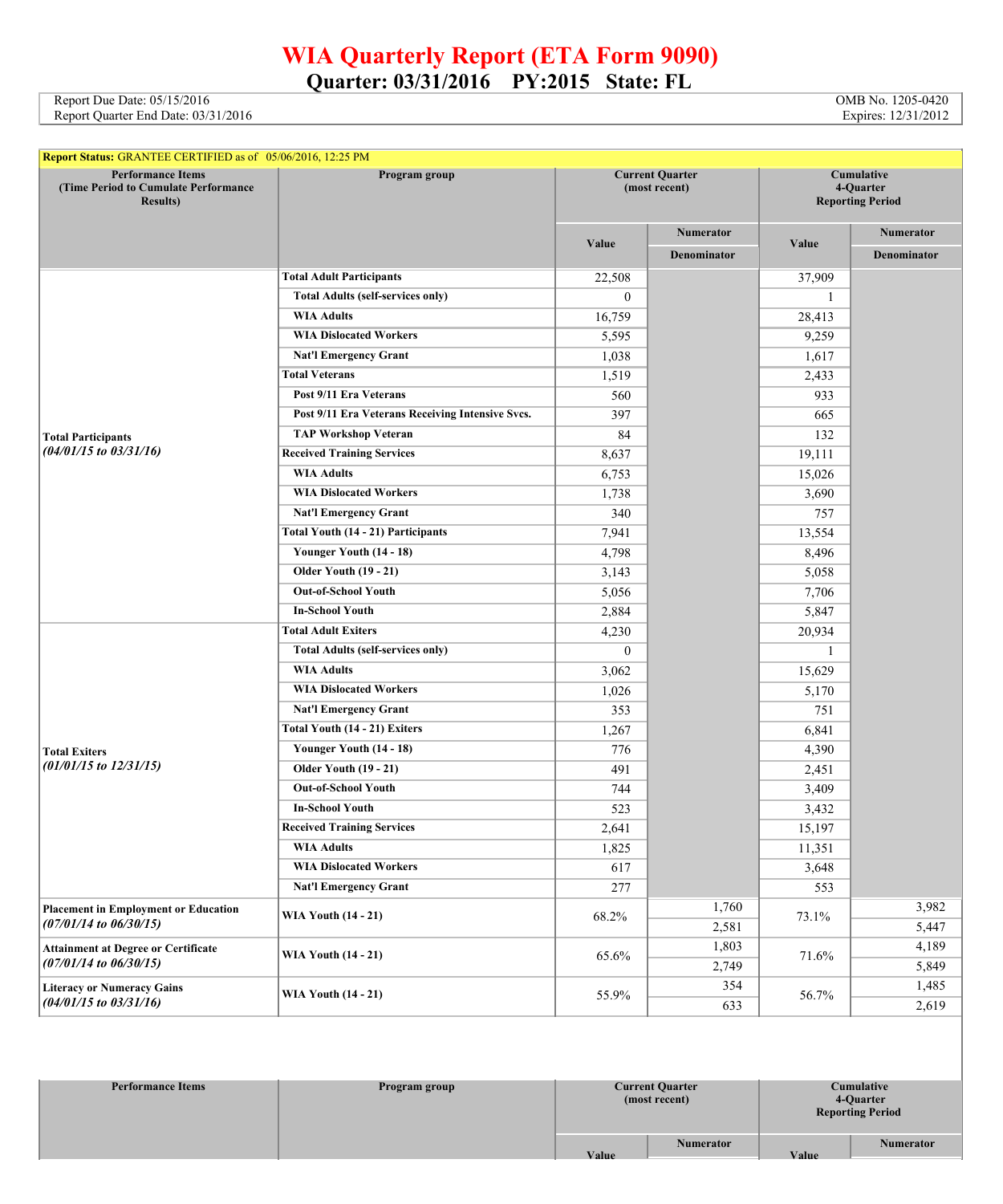| 309<br>1,951<br>Youth Diploma or Equivalent rate<br>WIA Younger Youth (14 - 18)<br>57.8%<br>64.7%<br>$(01/01/15$ to $12/31/15)$<br>535<br>3,016<br>1,015<br>7,509<br><b>Skill Attainment Rate</b><br>WIA Younger Youth (14 - 18)<br>81.5%<br>81.4%<br>$(01/01/15$ to $12/31/15)$<br>1,245<br>9,225<br>1,747<br>5,804<br><b>Adults</b><br>72.9%<br>78.3%<br>2,395<br>7,409<br>1,231<br>4,659<br><b>Dislocated Workers</b><br>76.4%<br>83.5%<br>1,611<br>5,578<br>227<br>865<br><b>Entered Employment Rate</b><br><b>Veterans</b><br>74.4%<br>71.4%<br>$(07/01/14$ to $06/30/15)$<br>305<br>1,212<br>589<br>1,512<br><b>Older Youth (19 - 21)</b><br>72.6%<br>78.1%<br>811<br>1,937<br>99<br>551<br><b>Nat'l Emergency Grant</b><br>76.2%<br>64.2%<br>130<br>858<br>8,829<br>3,546<br><b>Adults</b><br>76.1%<br>74.9%<br>4,660<br>11,791<br><b>Employment and Credential (Adults</b><br>598<br>2,252<br><b>Dislocated Workers)</b><br><b>Dislocated Workers</b><br>46.8%<br>53.1%<br>or Credential Rates (Older Youth)<br>1,277<br>4,238<br>$(07/01/14$ to $06/30/15)$<br>508<br>1,379<br><b>Older Youth (19 - 21)</b><br>52.3%<br>58.3%<br>972<br>2,365<br>2,655<br>11,304<br><b>Adults</b><br>92.5%<br>92.7%<br>2,869<br>12,193<br>4,634<br>1,003<br><b>Dislocated Workers</b><br>91.3%<br>91.6%<br>1,098<br>5,060<br>235<br>1,071<br>Veterans<br>91.8%<br>90.6%<br>256<br>1,182<br><b>Retention Rate</b><br>$(01/01/14$ to $12/31/14)$<br>328<br>1,340<br><b>Older Youth (19 - 21)</b><br>87.9%<br>87.6%<br>373<br>1,529<br>462<br>1,771<br>Younger Youth (14 - 18)<br>81.5%<br>75.7%<br>567<br>2,341<br>145<br>796<br><b>Nat'l Emergency Grant</b><br>89.0%<br>92.0%<br>163<br>865<br>\$46,385,086<br>\$203,699,182<br><b>Adults</b><br>\$18,283.44<br>\$18,890.77<br>2,537<br>10,783<br>$\overline{$}16,105,726$<br>\$73,420,799<br><b>Dislocated Workers</b><br>\$17,206.97<br>\$17,074.60<br>936<br>4,300<br>\$4,074,142<br>\$19,489,159<br><b>Six-Months Average Earnings</b><br>\$19,806.06<br>\$18,351.99<br><b>Veterans</b><br>$(01/01/14$ to $12/31/14)$<br>222<br>984<br>\$7,180,066<br>\$1,795,209<br><b>Older Youth (19 - 21)</b><br>\$5,143.31<br>\$5,129.17<br>350<br>1,396<br>\$14,984,899<br>\$2,274,884<br><b>Nat'l Emergency Grant</b><br>\$18,054.63<br>\$21,285.37<br>126<br>704<br>9,637<br>3,889<br><b>Adults</b><br>83.5%<br>81.7%<br>4,660<br>11,791<br>777<br>2,641<br><b>Dislocated Workers</b><br>60.8%<br>62.3%<br>1,278<br>4,239<br><b>Credential Attainment</b><br>$(01/01/14$ to $12/31/14)$<br>1,843<br>4,261<br><b>Youth (14-21)</b><br>67.0%<br>72.7%<br>2,752<br>5,865<br>32<br>191<br><b>Nat'l Emergency Grant</b><br>34.0%<br>39.5%<br>94<br>483<br>Measure<br><b>Percent Served</b><br><b>Total</b><br><b>Percent Served</b><br><b>Total</b><br><b>Covered Entrants Who Reached the End of the Entry</b><br>227<br>940<br>Period |  |  |  | Denominator |  | Denominator |
|-------------------------------------------------------------------------------------------------------------------------------------------------------------------------------------------------------------------------------------------------------------------------------------------------------------------------------------------------------------------------------------------------------------------------------------------------------------------------------------------------------------------------------------------------------------------------------------------------------------------------------------------------------------------------------------------------------------------------------------------------------------------------------------------------------------------------------------------------------------------------------------------------------------------------------------------------------------------------------------------------------------------------------------------------------------------------------------------------------------------------------------------------------------------------------------------------------------------------------------------------------------------------------------------------------------------------------------------------------------------------------------------------------------------------------------------------------------------------------------------------------------------------------------------------------------------------------------------------------------------------------------------------------------------------------------------------------------------------------------------------------------------------------------------------------------------------------------------------------------------------------------------------------------------------------------------------------------------------------------------------------------------------------------------------------------------------------------------------------------------------------------------------------------------------------------------------------------------------------------------------------------------------------------------------------------------------------------------------------------------------------------------------------------------------------------------------------------------------------------------------------------------------------------------------------------------------------------------------------------------------------------------------------------------------------------------------------------------------------------------------------------------------------------------------------------------------------------------------------------------------|--|--|--|-------------|--|-------------|
|                                                                                                                                                                                                                                                                                                                                                                                                                                                                                                                                                                                                                                                                                                                                                                                                                                                                                                                                                                                                                                                                                                                                                                                                                                                                                                                                                                                                                                                                                                                                                                                                                                                                                                                                                                                                                                                                                                                                                                                                                                                                                                                                                                                                                                                                                                                                                                                                                                                                                                                                                                                                                                                                                                                                                                                                                                                                         |  |  |  |             |  |             |
|                                                                                                                                                                                                                                                                                                                                                                                                                                                                                                                                                                                                                                                                                                                                                                                                                                                                                                                                                                                                                                                                                                                                                                                                                                                                                                                                                                                                                                                                                                                                                                                                                                                                                                                                                                                                                                                                                                                                                                                                                                                                                                                                                                                                                                                                                                                                                                                                                                                                                                                                                                                                                                                                                                                                                                                                                                                                         |  |  |  |             |  |             |
|                                                                                                                                                                                                                                                                                                                                                                                                                                                                                                                                                                                                                                                                                                                                                                                                                                                                                                                                                                                                                                                                                                                                                                                                                                                                                                                                                                                                                                                                                                                                                                                                                                                                                                                                                                                                                                                                                                                                                                                                                                                                                                                                                                                                                                                                                                                                                                                                                                                                                                                                                                                                                                                                                                                                                                                                                                                                         |  |  |  |             |  |             |
|                                                                                                                                                                                                                                                                                                                                                                                                                                                                                                                                                                                                                                                                                                                                                                                                                                                                                                                                                                                                                                                                                                                                                                                                                                                                                                                                                                                                                                                                                                                                                                                                                                                                                                                                                                                                                                                                                                                                                                                                                                                                                                                                                                                                                                                                                                                                                                                                                                                                                                                                                                                                                                                                                                                                                                                                                                                                         |  |  |  |             |  |             |
|                                                                                                                                                                                                                                                                                                                                                                                                                                                                                                                                                                                                                                                                                                                                                                                                                                                                                                                                                                                                                                                                                                                                                                                                                                                                                                                                                                                                                                                                                                                                                                                                                                                                                                                                                                                                                                                                                                                                                                                                                                                                                                                                                                                                                                                                                                                                                                                                                                                                                                                                                                                                                                                                                                                                                                                                                                                                         |  |  |  |             |  |             |
|                                                                                                                                                                                                                                                                                                                                                                                                                                                                                                                                                                                                                                                                                                                                                                                                                                                                                                                                                                                                                                                                                                                                                                                                                                                                                                                                                                                                                                                                                                                                                                                                                                                                                                                                                                                                                                                                                                                                                                                                                                                                                                                                                                                                                                                                                                                                                                                                                                                                                                                                                                                                                                                                                                                                                                                                                                                                         |  |  |  |             |  |             |
|                                                                                                                                                                                                                                                                                                                                                                                                                                                                                                                                                                                                                                                                                                                                                                                                                                                                                                                                                                                                                                                                                                                                                                                                                                                                                                                                                                                                                                                                                                                                                                                                                                                                                                                                                                                                                                                                                                                                                                                                                                                                                                                                                                                                                                                                                                                                                                                                                                                                                                                                                                                                                                                                                                                                                                                                                                                                         |  |  |  |             |  |             |
|                                                                                                                                                                                                                                                                                                                                                                                                                                                                                                                                                                                                                                                                                                                                                                                                                                                                                                                                                                                                                                                                                                                                                                                                                                                                                                                                                                                                                                                                                                                                                                                                                                                                                                                                                                                                                                                                                                                                                                                                                                                                                                                                                                                                                                                                                                                                                                                                                                                                                                                                                                                                                                                                                                                                                                                                                                                                         |  |  |  |             |  |             |
|                                                                                                                                                                                                                                                                                                                                                                                                                                                                                                                                                                                                                                                                                                                                                                                                                                                                                                                                                                                                                                                                                                                                                                                                                                                                                                                                                                                                                                                                                                                                                                                                                                                                                                                                                                                                                                                                                                                                                                                                                                                                                                                                                                                                                                                                                                                                                                                                                                                                                                                                                                                                                                                                                                                                                                                                                                                                         |  |  |  |             |  |             |
|                                                                                                                                                                                                                                                                                                                                                                                                                                                                                                                                                                                                                                                                                                                                                                                                                                                                                                                                                                                                                                                                                                                                                                                                                                                                                                                                                                                                                                                                                                                                                                                                                                                                                                                                                                                                                                                                                                                                                                                                                                                                                                                                                                                                                                                                                                                                                                                                                                                                                                                                                                                                                                                                                                                                                                                                                                                                         |  |  |  |             |  |             |
|                                                                                                                                                                                                                                                                                                                                                                                                                                                                                                                                                                                                                                                                                                                                                                                                                                                                                                                                                                                                                                                                                                                                                                                                                                                                                                                                                                                                                                                                                                                                                                                                                                                                                                                                                                                                                                                                                                                                                                                                                                                                                                                                                                                                                                                                                                                                                                                                                                                                                                                                                                                                                                                                                                                                                                                                                                                                         |  |  |  |             |  |             |
|                                                                                                                                                                                                                                                                                                                                                                                                                                                                                                                                                                                                                                                                                                                                                                                                                                                                                                                                                                                                                                                                                                                                                                                                                                                                                                                                                                                                                                                                                                                                                                                                                                                                                                                                                                                                                                                                                                                                                                                                                                                                                                                                                                                                                                                                                                                                                                                                                                                                                                                                                                                                                                                                                                                                                                                                                                                                         |  |  |  |             |  |             |
|                                                                                                                                                                                                                                                                                                                                                                                                                                                                                                                                                                                                                                                                                                                                                                                                                                                                                                                                                                                                                                                                                                                                                                                                                                                                                                                                                                                                                                                                                                                                                                                                                                                                                                                                                                                                                                                                                                                                                                                                                                                                                                                                                                                                                                                                                                                                                                                                                                                                                                                                                                                                                                                                                                                                                                                                                                                                         |  |  |  |             |  |             |
|                                                                                                                                                                                                                                                                                                                                                                                                                                                                                                                                                                                                                                                                                                                                                                                                                                                                                                                                                                                                                                                                                                                                                                                                                                                                                                                                                                                                                                                                                                                                                                                                                                                                                                                                                                                                                                                                                                                                                                                                                                                                                                                                                                                                                                                                                                                                                                                                                                                                                                                                                                                                                                                                                                                                                                                                                                                                         |  |  |  |             |  |             |
|                                                                                                                                                                                                                                                                                                                                                                                                                                                                                                                                                                                                                                                                                                                                                                                                                                                                                                                                                                                                                                                                                                                                                                                                                                                                                                                                                                                                                                                                                                                                                                                                                                                                                                                                                                                                                                                                                                                                                                                                                                                                                                                                                                                                                                                                                                                                                                                                                                                                                                                                                                                                                                                                                                                                                                                                                                                                         |  |  |  |             |  |             |
|                                                                                                                                                                                                                                                                                                                                                                                                                                                                                                                                                                                                                                                                                                                                                                                                                                                                                                                                                                                                                                                                                                                                                                                                                                                                                                                                                                                                                                                                                                                                                                                                                                                                                                                                                                                                                                                                                                                                                                                                                                                                                                                                                                                                                                                                                                                                                                                                                                                                                                                                                                                                                                                                                                                                                                                                                                                                         |  |  |  |             |  |             |
|                                                                                                                                                                                                                                                                                                                                                                                                                                                                                                                                                                                                                                                                                                                                                                                                                                                                                                                                                                                                                                                                                                                                                                                                                                                                                                                                                                                                                                                                                                                                                                                                                                                                                                                                                                                                                                                                                                                                                                                                                                                                                                                                                                                                                                                                                                                                                                                                                                                                                                                                                                                                                                                                                                                                                                                                                                                                         |  |  |  |             |  |             |
|                                                                                                                                                                                                                                                                                                                                                                                                                                                                                                                                                                                                                                                                                                                                                                                                                                                                                                                                                                                                                                                                                                                                                                                                                                                                                                                                                                                                                                                                                                                                                                                                                                                                                                                                                                                                                                                                                                                                                                                                                                                                                                                                                                                                                                                                                                                                                                                                                                                                                                                                                                                                                                                                                                                                                                                                                                                                         |  |  |  |             |  |             |
|                                                                                                                                                                                                                                                                                                                                                                                                                                                                                                                                                                                                                                                                                                                                                                                                                                                                                                                                                                                                                                                                                                                                                                                                                                                                                                                                                                                                                                                                                                                                                                                                                                                                                                                                                                                                                                                                                                                                                                                                                                                                                                                                                                                                                                                                                                                                                                                                                                                                                                                                                                                                                                                                                                                                                                                                                                                                         |  |  |  |             |  |             |
|                                                                                                                                                                                                                                                                                                                                                                                                                                                                                                                                                                                                                                                                                                                                                                                                                                                                                                                                                                                                                                                                                                                                                                                                                                                                                                                                                                                                                                                                                                                                                                                                                                                                                                                                                                                                                                                                                                                                                                                                                                                                                                                                                                                                                                                                                                                                                                                                                                                                                                                                                                                                                                                                                                                                                                                                                                                                         |  |  |  |             |  |             |
|                                                                                                                                                                                                                                                                                                                                                                                                                                                                                                                                                                                                                                                                                                                                                                                                                                                                                                                                                                                                                                                                                                                                                                                                                                                                                                                                                                                                                                                                                                                                                                                                                                                                                                                                                                                                                                                                                                                                                                                                                                                                                                                                                                                                                                                                                                                                                                                                                                                                                                                                                                                                                                                                                                                                                                                                                                                                         |  |  |  |             |  |             |
|                                                                                                                                                                                                                                                                                                                                                                                                                                                                                                                                                                                                                                                                                                                                                                                                                                                                                                                                                                                                                                                                                                                                                                                                                                                                                                                                                                                                                                                                                                                                                                                                                                                                                                                                                                                                                                                                                                                                                                                                                                                                                                                                                                                                                                                                                                                                                                                                                                                                                                                                                                                                                                                                                                                                                                                                                                                                         |  |  |  |             |  |             |
|                                                                                                                                                                                                                                                                                                                                                                                                                                                                                                                                                                                                                                                                                                                                                                                                                                                                                                                                                                                                                                                                                                                                                                                                                                                                                                                                                                                                                                                                                                                                                                                                                                                                                                                                                                                                                                                                                                                                                                                                                                                                                                                                                                                                                                                                                                                                                                                                                                                                                                                                                                                                                                                                                                                                                                                                                                                                         |  |  |  |             |  |             |
|                                                                                                                                                                                                                                                                                                                                                                                                                                                                                                                                                                                                                                                                                                                                                                                                                                                                                                                                                                                                                                                                                                                                                                                                                                                                                                                                                                                                                                                                                                                                                                                                                                                                                                                                                                                                                                                                                                                                                                                                                                                                                                                                                                                                                                                                                                                                                                                                                                                                                                                                                                                                                                                                                                                                                                                                                                                                         |  |  |  |             |  |             |
|                                                                                                                                                                                                                                                                                                                                                                                                                                                                                                                                                                                                                                                                                                                                                                                                                                                                                                                                                                                                                                                                                                                                                                                                                                                                                                                                                                                                                                                                                                                                                                                                                                                                                                                                                                                                                                                                                                                                                                                                                                                                                                                                                                                                                                                                                                                                                                                                                                                                                                                                                                                                                                                                                                                                                                                                                                                                         |  |  |  |             |  |             |
|                                                                                                                                                                                                                                                                                                                                                                                                                                                                                                                                                                                                                                                                                                                                                                                                                                                                                                                                                                                                                                                                                                                                                                                                                                                                                                                                                                                                                                                                                                                                                                                                                                                                                                                                                                                                                                                                                                                                                                                                                                                                                                                                                                                                                                                                                                                                                                                                                                                                                                                                                                                                                                                                                                                                                                                                                                                                         |  |  |  |             |  |             |
|                                                                                                                                                                                                                                                                                                                                                                                                                                                                                                                                                                                                                                                                                                                                                                                                                                                                                                                                                                                                                                                                                                                                                                                                                                                                                                                                                                                                                                                                                                                                                                                                                                                                                                                                                                                                                                                                                                                                                                                                                                                                                                                                                                                                                                                                                                                                                                                                                                                                                                                                                                                                                                                                                                                                                                                                                                                                         |  |  |  |             |  |             |
|                                                                                                                                                                                                                                                                                                                                                                                                                                                                                                                                                                                                                                                                                                                                                                                                                                                                                                                                                                                                                                                                                                                                                                                                                                                                                                                                                                                                                                                                                                                                                                                                                                                                                                                                                                                                                                                                                                                                                                                                                                                                                                                                                                                                                                                                                                                                                                                                                                                                                                                                                                                                                                                                                                                                                                                                                                                                         |  |  |  |             |  |             |
|                                                                                                                                                                                                                                                                                                                                                                                                                                                                                                                                                                                                                                                                                                                                                                                                                                                                                                                                                                                                                                                                                                                                                                                                                                                                                                                                                                                                                                                                                                                                                                                                                                                                                                                                                                                                                                                                                                                                                                                                                                                                                                                                                                                                                                                                                                                                                                                                                                                                                                                                                                                                                                                                                                                                                                                                                                                                         |  |  |  |             |  |             |
|                                                                                                                                                                                                                                                                                                                                                                                                                                                                                                                                                                                                                                                                                                                                                                                                                                                                                                                                                                                                                                                                                                                                                                                                                                                                                                                                                                                                                                                                                                                                                                                                                                                                                                                                                                                                                                                                                                                                                                                                                                                                                                                                                                                                                                                                                                                                                                                                                                                                                                                                                                                                                                                                                                                                                                                                                                                                         |  |  |  |             |  |             |
|                                                                                                                                                                                                                                                                                                                                                                                                                                                                                                                                                                                                                                                                                                                                                                                                                                                                                                                                                                                                                                                                                                                                                                                                                                                                                                                                                                                                                                                                                                                                                                                                                                                                                                                                                                                                                                                                                                                                                                                                                                                                                                                                                                                                                                                                                                                                                                                                                                                                                                                                                                                                                                                                                                                                                                                                                                                                         |  |  |  |             |  |             |
|                                                                                                                                                                                                                                                                                                                                                                                                                                                                                                                                                                                                                                                                                                                                                                                                                                                                                                                                                                                                                                                                                                                                                                                                                                                                                                                                                                                                                                                                                                                                                                                                                                                                                                                                                                                                                                                                                                                                                                                                                                                                                                                                                                                                                                                                                                                                                                                                                                                                                                                                                                                                                                                                                                                                                                                                                                                                         |  |  |  |             |  |             |
|                                                                                                                                                                                                                                                                                                                                                                                                                                                                                                                                                                                                                                                                                                                                                                                                                                                                                                                                                                                                                                                                                                                                                                                                                                                                                                                                                                                                                                                                                                                                                                                                                                                                                                                                                                                                                                                                                                                                                                                                                                                                                                                                                                                                                                                                                                                                                                                                                                                                                                                                                                                                                                                                                                                                                                                                                                                                         |  |  |  |             |  |             |
|                                                                                                                                                                                                                                                                                                                                                                                                                                                                                                                                                                                                                                                                                                                                                                                                                                                                                                                                                                                                                                                                                                                                                                                                                                                                                                                                                                                                                                                                                                                                                                                                                                                                                                                                                                                                                                                                                                                                                                                                                                                                                                                                                                                                                                                                                                                                                                                                                                                                                                                                                                                                                                                                                                                                                                                                                                                                         |  |  |  |             |  |             |
|                                                                                                                                                                                                                                                                                                                                                                                                                                                                                                                                                                                                                                                                                                                                                                                                                                                                                                                                                                                                                                                                                                                                                                                                                                                                                                                                                                                                                                                                                                                                                                                                                                                                                                                                                                                                                                                                                                                                                                                                                                                                                                                                                                                                                                                                                                                                                                                                                                                                                                                                                                                                                                                                                                                                                                                                                                                                         |  |  |  |             |  |             |
|                                                                                                                                                                                                                                                                                                                                                                                                                                                                                                                                                                                                                                                                                                                                                                                                                                                                                                                                                                                                                                                                                                                                                                                                                                                                                                                                                                                                                                                                                                                                                                                                                                                                                                                                                                                                                                                                                                                                                                                                                                                                                                                                                                                                                                                                                                                                                                                                                                                                                                                                                                                                                                                                                                                                                                                                                                                                         |  |  |  |             |  |             |
|                                                                                                                                                                                                                                                                                                                                                                                                                                                                                                                                                                                                                                                                                                                                                                                                                                                                                                                                                                                                                                                                                                                                                                                                                                                                                                                                                                                                                                                                                                                                                                                                                                                                                                                                                                                                                                                                                                                                                                                                                                                                                                                                                                                                                                                                                                                                                                                                                                                                                                                                                                                                                                                                                                                                                                                                                                                                         |  |  |  |             |  |             |
|                                                                                                                                                                                                                                                                                                                                                                                                                                                                                                                                                                                                                                                                                                                                                                                                                                                                                                                                                                                                                                                                                                                                                                                                                                                                                                                                                                                                                                                                                                                                                                                                                                                                                                                                                                                                                                                                                                                                                                                                                                                                                                                                                                                                                                                                                                                                                                                                                                                                                                                                                                                                                                                                                                                                                                                                                                                                         |  |  |  |             |  |             |
|                                                                                                                                                                                                                                                                                                                                                                                                                                                                                                                                                                                                                                                                                                                                                                                                                                                                                                                                                                                                                                                                                                                                                                                                                                                                                                                                                                                                                                                                                                                                                                                                                                                                                                                                                                                                                                                                                                                                                                                                                                                                                                                                                                                                                                                                                                                                                                                                                                                                                                                                                                                                                                                                                                                                                                                                                                                                         |  |  |  |             |  |             |
|                                                                                                                                                                                                                                                                                                                                                                                                                                                                                                                                                                                                                                                                                                                                                                                                                                                                                                                                                                                                                                                                                                                                                                                                                                                                                                                                                                                                                                                                                                                                                                                                                                                                                                                                                                                                                                                                                                                                                                                                                                                                                                                                                                                                                                                                                                                                                                                                                                                                                                                                                                                                                                                                                                                                                                                                                                                                         |  |  |  |             |  |             |
|                                                                                                                                                                                                                                                                                                                                                                                                                                                                                                                                                                                                                                                                                                                                                                                                                                                                                                                                                                                                                                                                                                                                                                                                                                                                                                                                                                                                                                                                                                                                                                                                                                                                                                                                                                                                                                                                                                                                                                                                                                                                                                                                                                                                                                                                                                                                                                                                                                                                                                                                                                                                                                                                                                                                                                                                                                                                         |  |  |  |             |  |             |
|                                                                                                                                                                                                                                                                                                                                                                                                                                                                                                                                                                                                                                                                                                                                                                                                                                                                                                                                                                                                                                                                                                                                                                                                                                                                                                                                                                                                                                                                                                                                                                                                                                                                                                                                                                                                                                                                                                                                                                                                                                                                                                                                                                                                                                                                                                                                                                                                                                                                                                                                                                                                                                                                                                                                                                                                                                                                         |  |  |  |             |  |             |
|                                                                                                                                                                                                                                                                                                                                                                                                                                                                                                                                                                                                                                                                                                                                                                                                                                                                                                                                                                                                                                                                                                                                                                                                                                                                                                                                                                                                                                                                                                                                                                                                                                                                                                                                                                                                                                                                                                                                                                                                                                                                                                                                                                                                                                                                                                                                                                                                                                                                                                                                                                                                                                                                                                                                                                                                                                                                         |  |  |  |             |  |             |
|                                                                                                                                                                                                                                                                                                                                                                                                                                                                                                                                                                                                                                                                                                                                                                                                                                                                                                                                                                                                                                                                                                                                                                                                                                                                                                                                                                                                                                                                                                                                                                                                                                                                                                                                                                                                                                                                                                                                                                                                                                                                                                                                                                                                                                                                                                                                                                                                                                                                                                                                                                                                                                                                                                                                                                                                                                                                         |  |  |  |             |  |             |
|                                                                                                                                                                                                                                                                                                                                                                                                                                                                                                                                                                                                                                                                                                                                                                                                                                                                                                                                                                                                                                                                                                                                                                                                                                                                                                                                                                                                                                                                                                                                                                                                                                                                                                                                                                                                                                                                                                                                                                                                                                                                                                                                                                                                                                                                                                                                                                                                                                                                                                                                                                                                                                                                                                                                                                                                                                                                         |  |  |  |             |  |             |
|                                                                                                                                                                                                                                                                                                                                                                                                                                                                                                                                                                                                                                                                                                                                                                                                                                                                                                                                                                                                                                                                                                                                                                                                                                                                                                                                                                                                                                                                                                                                                                                                                                                                                                                                                                                                                                                                                                                                                                                                                                                                                                                                                                                                                                                                                                                                                                                                                                                                                                                                                                                                                                                                                                                                                                                                                                                                         |  |  |  |             |  |             |
|                                                                                                                                                                                                                                                                                                                                                                                                                                                                                                                                                                                                                                                                                                                                                                                                                                                                                                                                                                                                                                                                                                                                                                                                                                                                                                                                                                                                                                                                                                                                                                                                                                                                                                                                                                                                                                                                                                                                                                                                                                                                                                                                                                                                                                                                                                                                                                                                                                                                                                                                                                                                                                                                                                                                                                                                                                                                         |  |  |  |             |  |             |
|                                                                                                                                                                                                                                                                                                                                                                                                                                                                                                                                                                                                                                                                                                                                                                                                                                                                                                                                                                                                                                                                                                                                                                                                                                                                                                                                                                                                                                                                                                                                                                                                                                                                                                                                                                                                                                                                                                                                                                                                                                                                                                                                                                                                                                                                                                                                                                                                                                                                                                                                                                                                                                                                                                                                                                                                                                                                         |  |  |  |             |  |             |
|                                                                                                                                                                                                                                                                                                                                                                                                                                                                                                                                                                                                                                                                                                                                                                                                                                                                                                                                                                                                                                                                                                                                                                                                                                                                                                                                                                                                                                                                                                                                                                                                                                                                                                                                                                                                                                                                                                                                                                                                                                                                                                                                                                                                                                                                                                                                                                                                                                                                                                                                                                                                                                                                                                                                                                                                                                                                         |  |  |  |             |  |             |
|                                                                                                                                                                                                                                                                                                                                                                                                                                                                                                                                                                                                                                                                                                                                                                                                                                                                                                                                                                                                                                                                                                                                                                                                                                                                                                                                                                                                                                                                                                                                                                                                                                                                                                                                                                                                                                                                                                                                                                                                                                                                                                                                                                                                                                                                                                                                                                                                                                                                                                                                                                                                                                                                                                                                                                                                                                                                         |  |  |  |             |  |             |
|                                                                                                                                                                                                                                                                                                                                                                                                                                                                                                                                                                                                                                                                                                                                                                                                                                                                                                                                                                                                                                                                                                                                                                                                                                                                                                                                                                                                                                                                                                                                                                                                                                                                                                                                                                                                                                                                                                                                                                                                                                                                                                                                                                                                                                                                                                                                                                                                                                                                                                                                                                                                                                                                                                                                                                                                                                                                         |  |  |  |             |  |             |
|                                                                                                                                                                                                                                                                                                                                                                                                                                                                                                                                                                                                                                                                                                                                                                                                                                                                                                                                                                                                                                                                                                                                                                                                                                                                                                                                                                                                                                                                                                                                                                                                                                                                                                                                                                                                                                                                                                                                                                                                                                                                                                                                                                                                                                                                                                                                                                                                                                                                                                                                                                                                                                                                                                                                                                                                                                                                         |  |  |  |             |  |             |